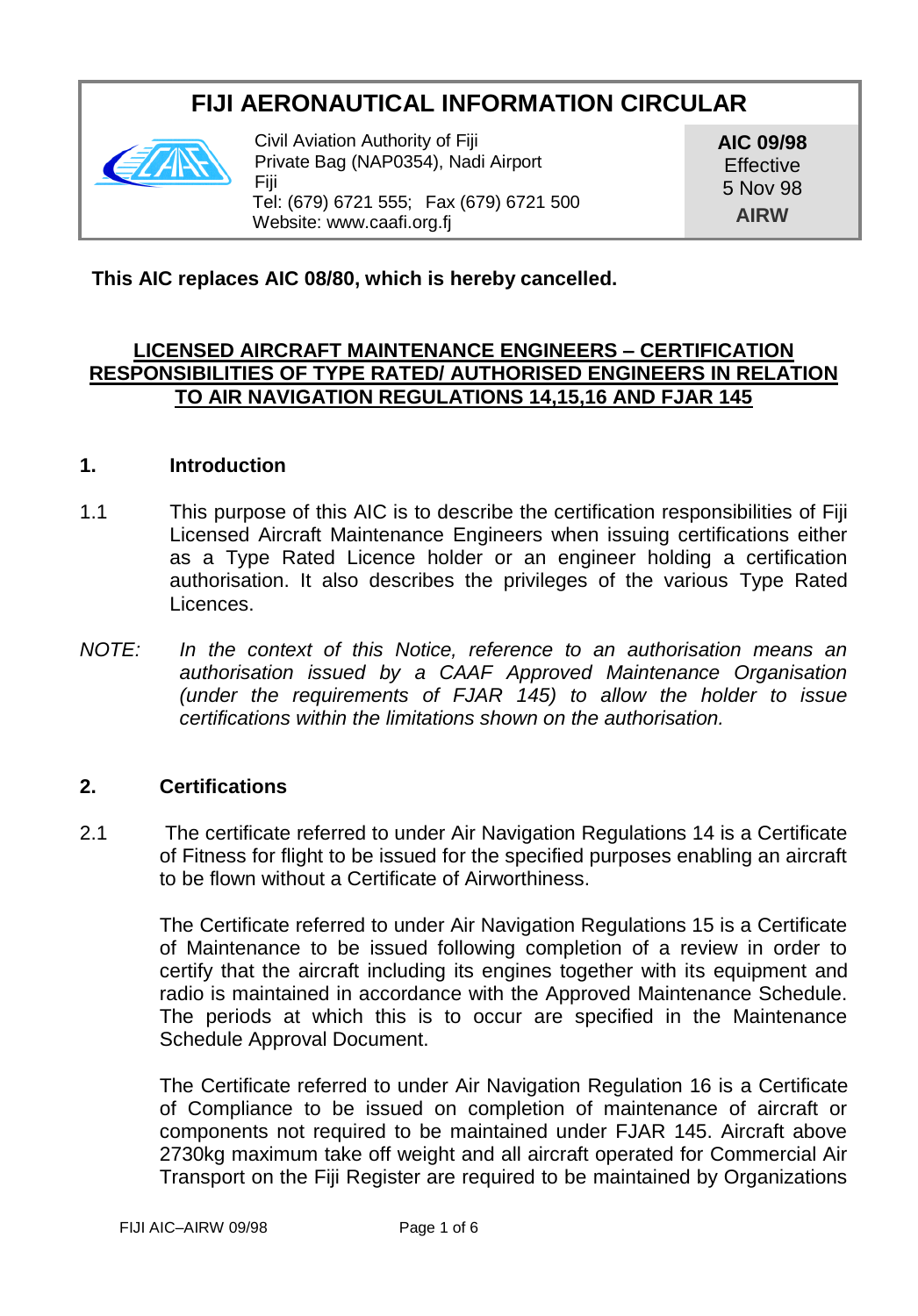approved to the requirements of JAR 145 - these are identified in Fiji as FJAR 145 approved organizations.

The certificate referred to in JAR 145.50 is a Certificate of Release to Service to be issued on completion of maintenance of aircraft or components, which are required to be maintained under the provisions of FJAR 145. AIC 4/98 determines that the Certificate of Release to Service issued under the terms of FJAR 145 approval shall be taken as fulfilling the requirements for the Certificate of Compliance, specified in ANR 16.

- 2.2 In connection with the issue of Certificates of Release to Service, the following definitions stated in JAR 145-5 apply:
- a] **Maintenance** means any one or combination of overhaul, repair, inspection, replacement, modification or defect rectification of an aircraft/aircraft component.
- b] **Overhaul** means the restoration of an aircraft/aircraft component by inspection and replacement in conformity with an approved standard to extend the operational life.
- c] **Repair** means the restoration of an aircraft/aircraft component to a serviceable condition in conformity with an approved standard.
- d] **Inspection** means the examination of an aircraft/aircraft component to establish conformity with an approved specification.
- e] **Replacement** is any work operation, which involves the removal and replacement of the same part or the substitution of an approved alternative part.
- f] **Modification** means the alteration of an aircraft/aircraft component in conformity with an approved standard.
- *NOTE 1: Defect rectification normally consists of an element of inspection and troubleshooting followed by repair and. replacement of the defective item.*
- *NOTE 2: Inspection includes:*
	- *i] Mandatory Inspection, an inspection classified as Mandatory by the CAA F - where the inspection itself is the work.*
	- *ii] Scheduled Maintenance Inspection, an inspection or maintenance including tests required by the Approved Maintenance Schedule.*
- 2.3 Although many terms in common usage describe the various aspects of aircraft engineering, the meanings assigned to such terms are not always the same. For the purpose of this Notice, in relation to airworthiness, the following definitions apply: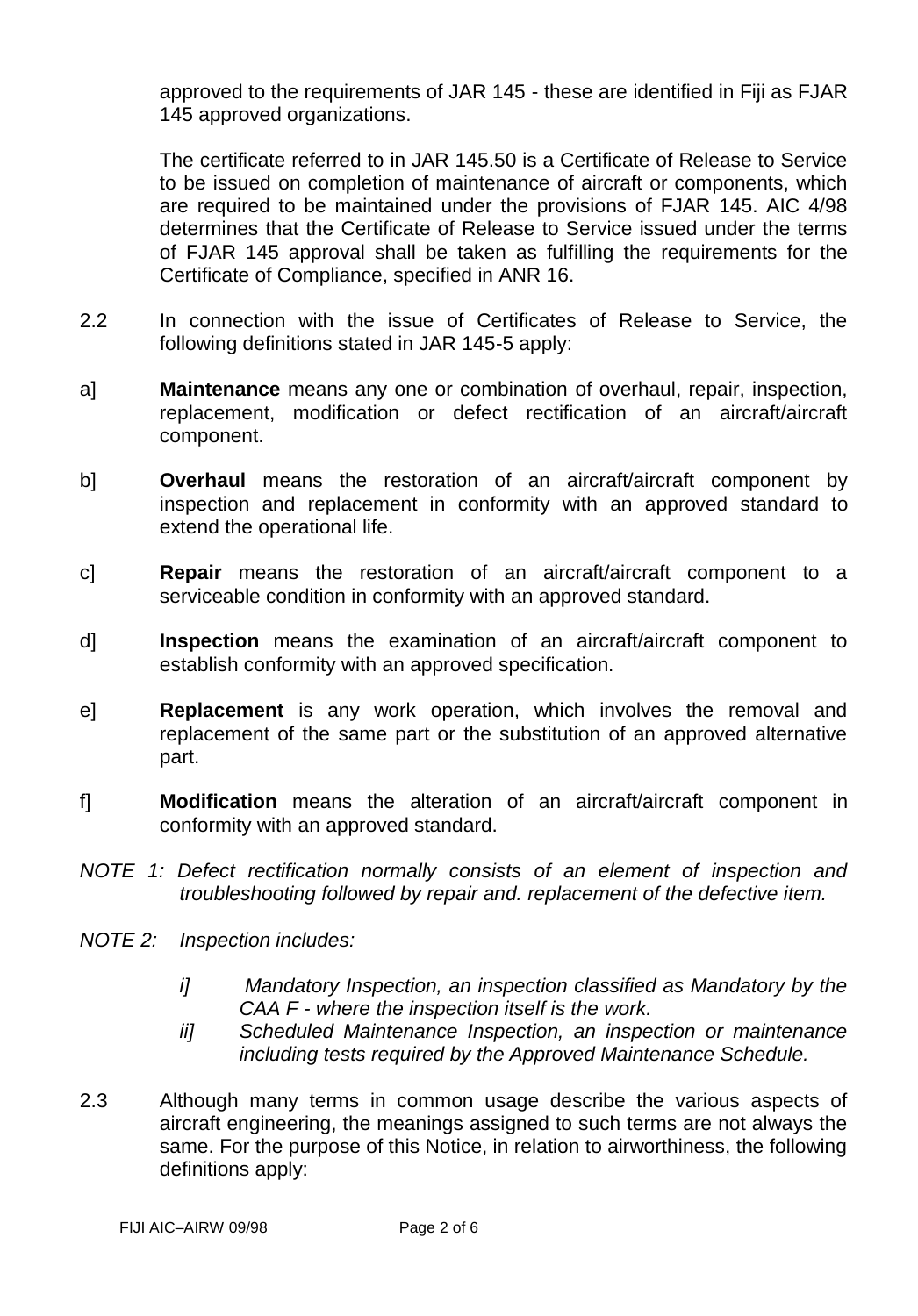- a] **Condition** the physical state of an item.
- b] **Assembly** that items are fitted, assembled, attached, installed, connected, secured or adjusted in the approved manner.
- c] **Functioning** operation in the approved manner achieving such performance range of movement and freedom of movements as may be specified.

The certifying engineer shall be responsible for the condition, assembly and functioning of the aircraft or its components for maintenance that has been certified under the privileges of a Type Rated Licence or an authorization.

# **3. Responsibilities**

- 3.1 The certifying engineer shall be responsible for ensuring that work is performed and recorded in a satisfactory manner taking into account the following:
	- a] Whenever work is carried out on an aircraft, it is the duty of all persons to whom this AIC applies to ensure that the work, for which they are responsible, progresses in a managed and controlled manner. Where they are supported by additional staff to carry out the work, consideration shall be given by them before starting the work to the manpower resource available and the abilities of the staff concerned. This is to ensure that the certifying engineer determines and exercises an adequate degree of supervision over such staff.

*NOTE: Within a CAAF Approved Maintenance Organisation it is the responsibility of the Organisation to ensure the provision and management of the overall manpower resource.*

b] In relation to work carried out on an aircraft, it is the duty of all persons to whom this Notice applies to ensure that an adequate record of the work carried out is maintained. This is particularly important where such work carries on beyond a working period or shift, or is handed over from one person to another. The work accomplished, particularly if only disassembly or disturbance of components or aircraft systems, should be recorded as the work progresses or prior to undertaking a disassociated task. In any event, records should be completed no later than the end of the work period or shift of the individual undertaking the work. Such records should include "open" entries to reflect the remaining actions necessary to restore the aircraft to a serviceable condition prior to release. In the case of the complex tasks which are undertaken frequently, consideration should be given to the use of preplanned stage sheets to assist in the control, management and recording of these tasks. Where such sheets are used, care must be taken to ensure that they accurately reflect the current requirements and recommendations of the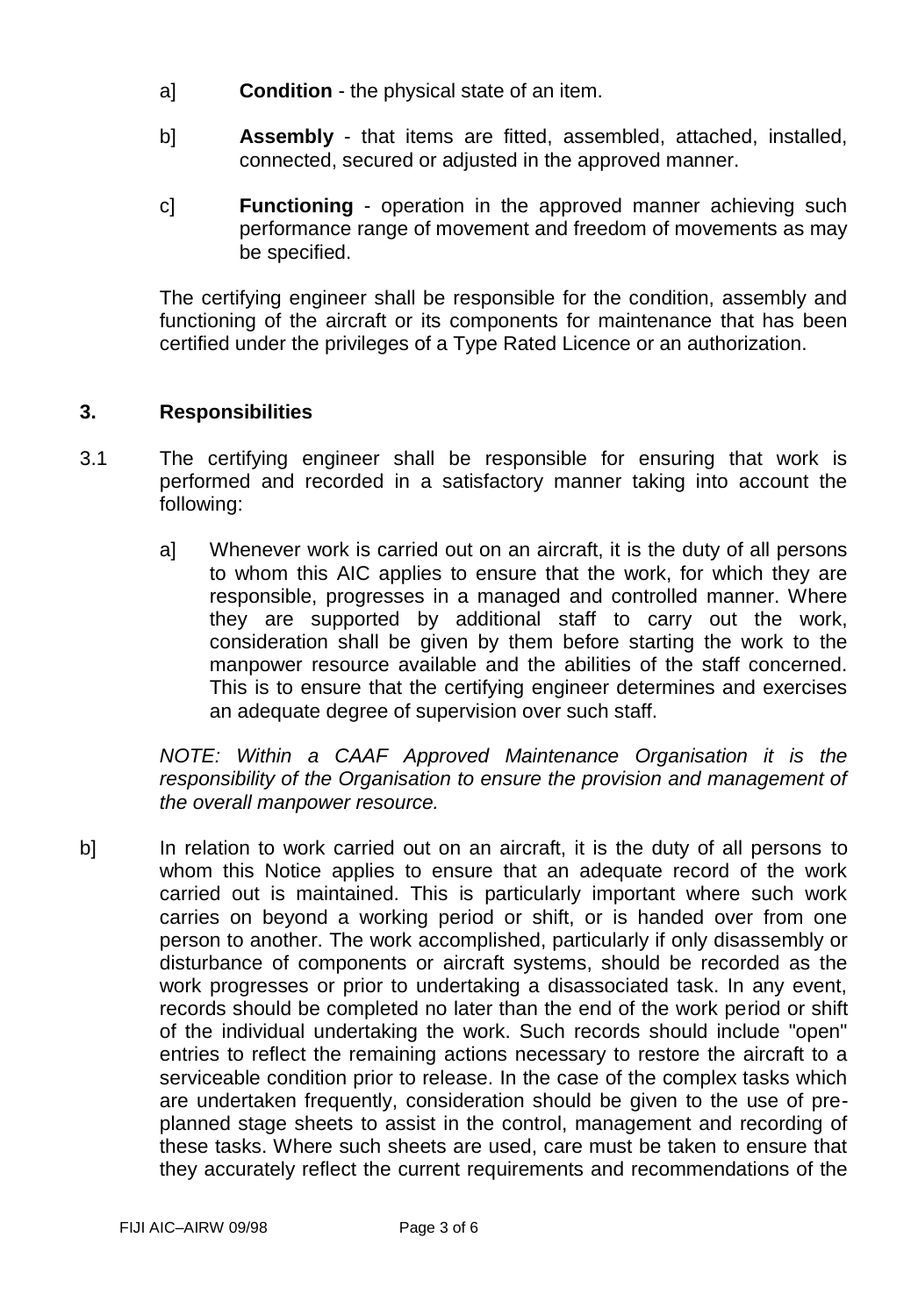manufacturer and that all key stages, inspections, or replacements are recorded.

*NOTE: Within a CAAF Approved Maintenance Organisation it is the responsibility of the Organisation to control the preparation of such preplanned worksheets and to put in place a managed document control system.*

- c] It is also the duty of all persons to whom this AIC applies to consider the effect such work may have, directly or indirectly, on items which are the responsibility of other such persons. In all cases where an overlap of responsibility between licence categories occurs, the person primarily responsible for the item must involve all other trade disciplines affected. Every person to whom this AIC applies must therefore be conversant with all other relevant paragraphs of this AIC. Certificate of Release to Service for each relevant trade category must be issued by all persons concerned, each assuming responsibility of and certifying those aspects of the work for which the licence/authorization holder is entitled to assume responsibility.
- 3.2 A Certificate of Release to Service shall only be issued on completion of maintenance when the signatory is (signatories are) satisfied that the work has been properly carried out and accurately recorded, having due regard to the use of:
	- a] up-to-date instructions and approved airworthiness data (including manuals, drawings, specifications, modifications and inspections, declared mandatory by the CAAF and where applicable, company procedures).
	- b] recommended tooling and test equipment, which is currently calibrated where applicable.
	- c] a working environment appropriate to the work being carried out.

When issuing a Certificate of Release to Service for work performed by others, the certifying engineer assumes responsibility. The certifying engineer must have inspected a sufficiently representative sample of the work and the associated documentation, and be satisfied with the competence of the persons who have performed the work. For complex tasks this may require progressive inspections to be carried out as the work proceeds.

*NOTE: Licensed engineers certifying under the privileges of their licence may not deviate frorn the manufacturer's maintenance instruction or approved airworthiness data, nor use alternative parts, components or assemblies unless such deviation is supported by the written agreement of the manufacturer, approved as a modification or agreed by the CAAF who should*  be consulted in cases of difficulty. Authorized engineers shall comply with all *company procedures covering such issues.*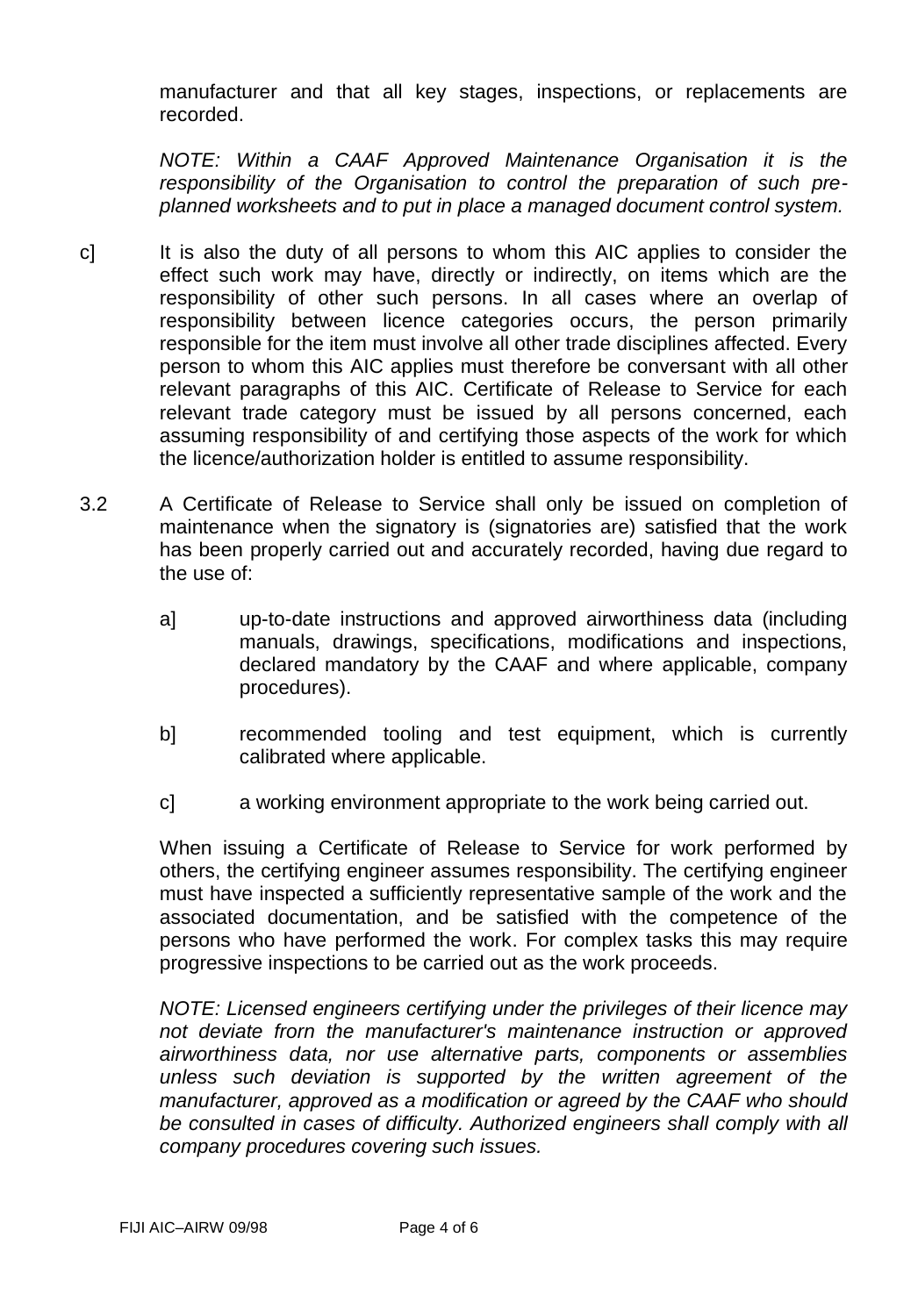- 3.3 a] When the work involves the assembly or any disturbance of a vital point defined in BCAR Section A, Chapter A5-3 or control system, the duplicate inspection required must be completed and certified in accordance with BCAR Section A/B Chapter A/B 6-2 before the relevant Certificate of Release to Service is issued.
	- b] The holder of a Type Rated Licence in Category A and/or C may make certification on aircraft (or their engines, as appropriate) below 5700kg MTWA for Duplicate Inspections of minor adjustments to control systems on other types within the Category in which the licence is type rated.

*NOTE: A minor adjustment is considered to be a single point adjustment or re-assembly of a control.*

# **4. Non Destructive Inspections**

- 4.1 The holder of an appropriately Type Rated Aircraft Maintenance Engineer's Licence in Categories A, B, C or D, or the holder of an aircraft Type Authorization in Categories A or C, may issue a Certificate of Release to Service to cover Non Destructive Inspections on aircraft or components, within the privileges of the licence or authorization held, subject to the work being carried out as follows:
	- a] Inspection requiring the use of Field Kit for the Colour Contrast Dye Penetrant technique may be carried out by persons either Type Rated or Type Authorized as above.
	- b] Non Destructive Inspections requiring any other technique, including Fluorescent Penetrant Dye, shall be carried out and signed for by persons appropriately qualified and approved for the purpose by the CAAF.

# **5. Validity**

5.1 Use of either a Type Rated Licence or an authorization to issue a certification requires that, during the 24 months preceding the date of the certification, the holder has been engaged, for periods totalling at least 6 months, on work affording experience comparable with that required for the grant of the Licence/Authorization.

### **6. Limitations**

6.1 A Type Rated Licensed Engineer may issue the Certificates identified below in relation to aircraft for which the licence is Type Rated and in accordance with the privileges detailed in CAA UK airworthiness Notice No. 3. An authorized